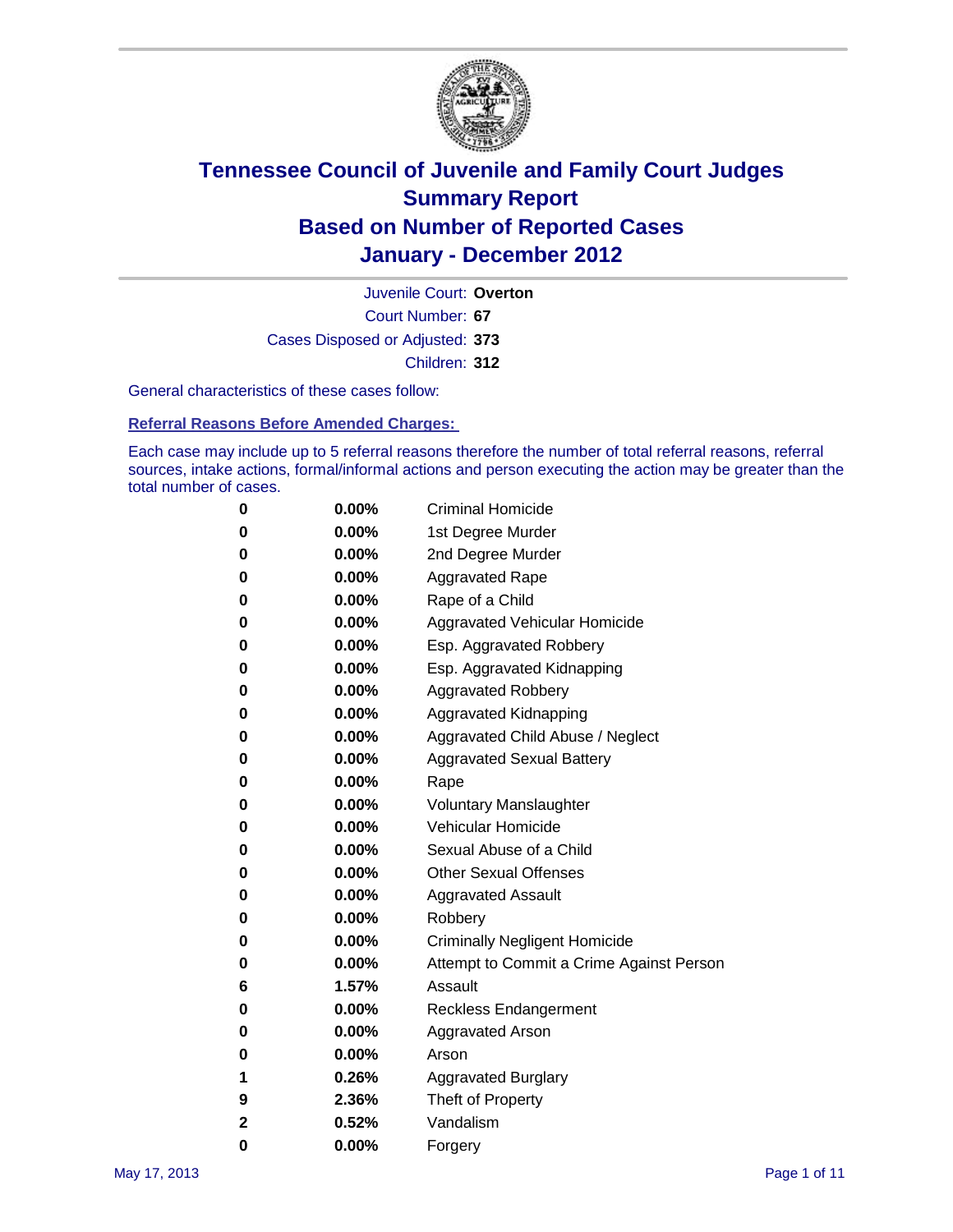

Court Number: **67** Juvenile Court: **Overton** Cases Disposed or Adjusted: **373**

Children: **312**

#### **Referral Reasons Before Amended Charges:**

Each case may include up to 5 referral reasons therefore the number of total referral reasons, referral sources, intake actions, formal/informal actions and person executing the action may be greater than the total number of cases.

| 0  | 0.00%    | <b>Worthless Checks</b>                                     |
|----|----------|-------------------------------------------------------------|
| 0  | 0.00%    | Illegal Possession / Fraudulent Use of Credit / Debit Cards |
| 1  | 0.26%    | <b>Burglary</b>                                             |
| 0  | 0.00%    | Unauthorized Use of a Vehicle                               |
| 0  | 0.00%    | <b>Cruelty to Animals</b>                                   |
| 0  | 0.00%    | Sale of Controlled Substances                               |
| 3  | 0.79%    | <b>Other Drug Offenses</b>                                  |
| 1  | 0.26%    | <b>Possession of Controlled Substances</b>                  |
| 0  | 0.00%    | <b>Criminal Attempt</b>                                     |
| 0  | 0.00%    | Carrying Weapons on School Property                         |
| 0  | 0.00%    | Unlawful Carrying / Possession of a Weapon                  |
| 0  | 0.00%    | <b>Evading Arrest</b>                                       |
| 0  | 0.00%    | Escape                                                      |
| 0  | 0.00%    | Driving Under Influence (DUI)                               |
| 22 | 5.76%    | Possession / Consumption of Alcohol                         |
| 0  | 0.00%    | Resisting Stop, Frisk, Halt, Arrest or Search               |
| 0  | 0.00%    | <b>Aggravated Criminal Trespass</b>                         |
| 0  | 0.00%    | Harassment                                                  |
| 0  | 0.00%    | Failure to Appear                                           |
| 0  | 0.00%    | Filing a False Police Report                                |
| 0  | 0.00%    | Criminal Impersonation                                      |
| 1  | 0.26%    | <b>Disorderly Conduct</b>                                   |
| 0  | 0.00%    | <b>Criminal Trespass</b>                                    |
| 0  | 0.00%    | <b>Public Intoxication</b>                                  |
| 0  | 0.00%    | Gambling                                                    |
| 49 | 12.83%   | <b>Traffic</b>                                              |
| 0  | 0.00%    | <b>Local Ordinances</b>                                     |
| 4  | 1.05%    | Violation of Wildlife Regulations                           |
| 0  | $0.00\%$ | Contempt of Court                                           |
| 9  | 2.36%    | Violation of Probation                                      |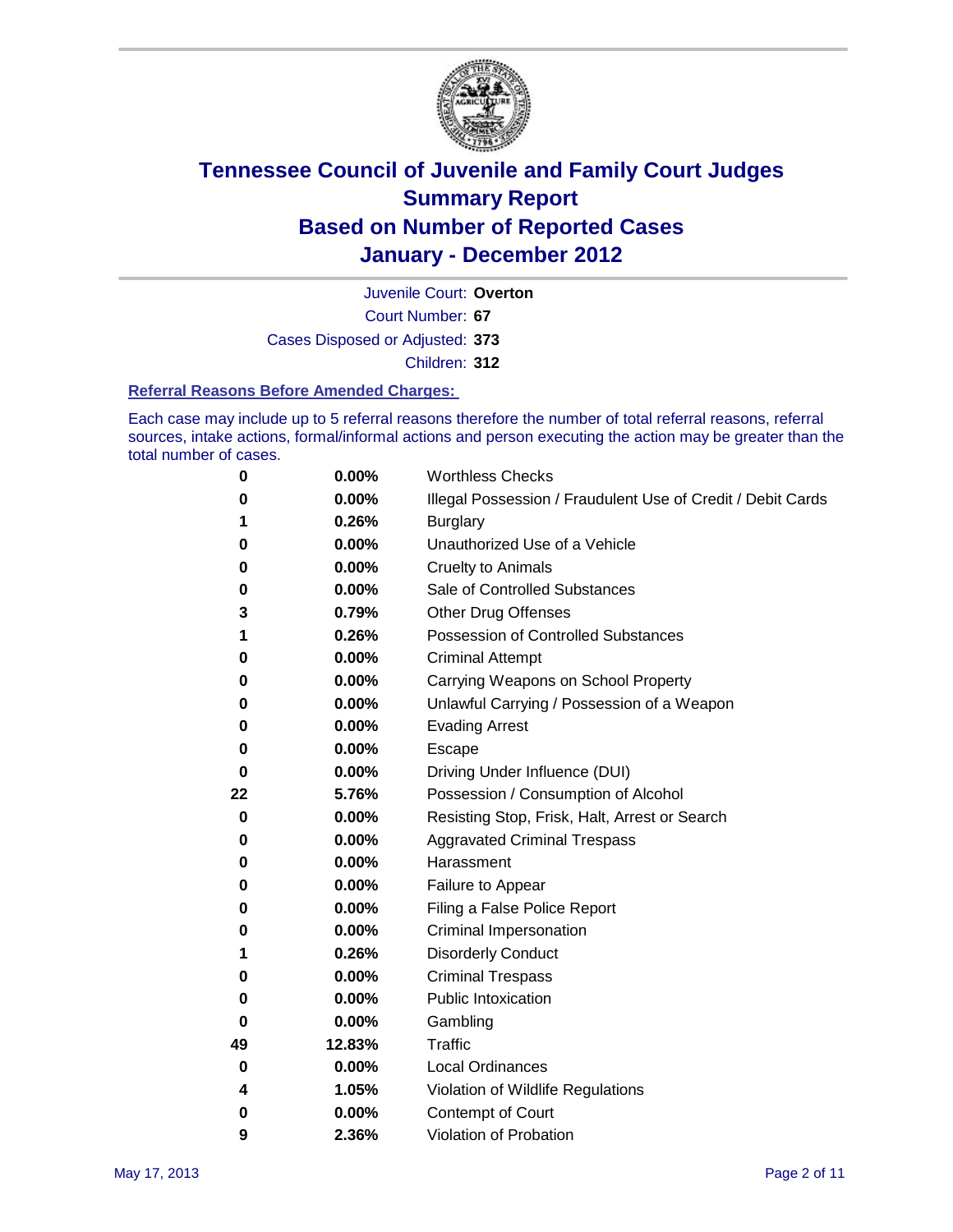

Court Number: **67** Juvenile Court: **Overton** Cases Disposed or Adjusted: **373** Children: **312**

#### **Referral Reasons Before Amended Charges:**

Each case may include up to 5 referral reasons therefore the number of total referral reasons, referral sources, intake actions, formal/informal actions and person executing the action may be greater than the total number of cases.

| 0        | 0.00%    | Violation of Aftercare                 |
|----------|----------|----------------------------------------|
| 65       | 17.02%   | <b>Unruly Behavior</b>                 |
| 17       | 4.45%    | Truancy                                |
| 1        | 0.26%    | In-State Runaway                       |
| 0        | 0.00%    | Out-of-State Runaway                   |
| 5        | 1.31%    | Possession of Tobacco Products         |
| 3        | 0.79%    | Violation of a Valid Court Order       |
| 5        | 1.31%    | Violation of Curfew                    |
| 0        | 0.00%    | Sexually Abused Child                  |
| 0        | 0.00%    | <b>Physically Abused Child</b>         |
| 14       | 3.66%    | Dependency / Neglect                   |
| 1        | 0.26%    | <b>Termination of Parental Rights</b>  |
| $\bf{0}$ | $0.00\%$ | <b>Violation of Pretrial Diversion</b> |
| 0        | 0.00%    | Violation of Informal Adjustment       |
| 56       | 14.66%   | <b>Judicial Review</b>                 |
| 0        | 0.00%    | <b>Administrative Review</b>           |
| 1        | 0.26%    | <b>Foster Care Review</b>              |
| 4        | 1.05%    | Custody                                |
| $\bf{0}$ | 0.00%    | Visitation                             |
| 13       | 3.40%    | Paternity / Legitimation               |
| 88       | 23.04%   | <b>Child Support</b>                   |
| 0        | 0.00%    | <b>Request for Medical Treatment</b>   |
| 0        | 0.00%    | <b>Consent to Marry</b>                |
| 1        | 0.26%    | Other                                  |
| 382      | 100.00%  | <b>Total Referrals</b>                 |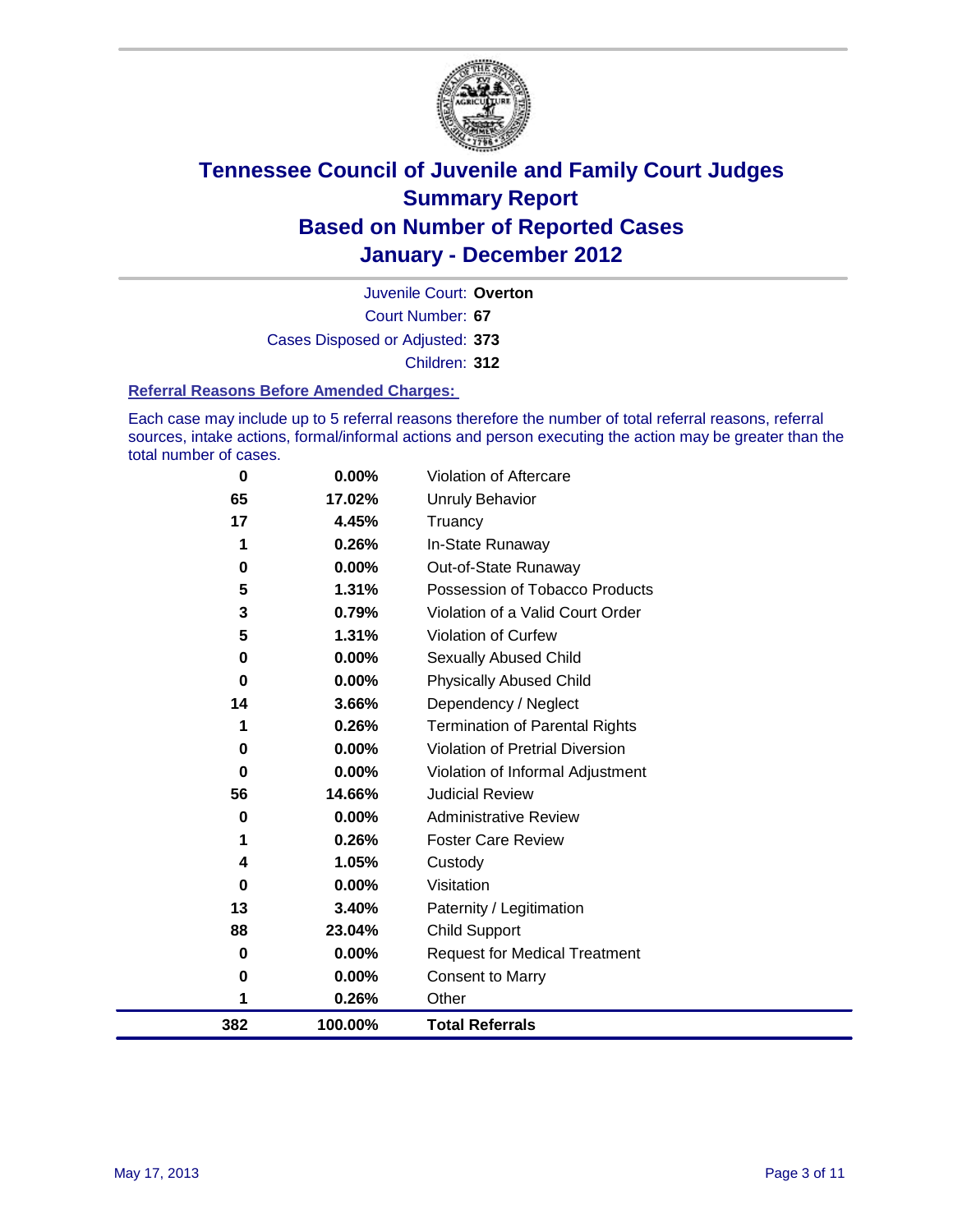

| Juvenile Court: Overton    |                                 |                                   |  |  |  |
|----------------------------|---------------------------------|-----------------------------------|--|--|--|
| Court Number: 67           |                                 |                                   |  |  |  |
|                            | Cases Disposed or Adjusted: 373 |                                   |  |  |  |
| Children: 312              |                                 |                                   |  |  |  |
| <b>Referral Sources: 1</b> |                                 |                                   |  |  |  |
| 153                        | 40.05%                          | Law Enforcement                   |  |  |  |
| 9                          | 2.36%                           | Parents                           |  |  |  |
| $\mathbf{2}$               | 0.52%                           | <b>Relatives</b>                  |  |  |  |
| 0                          | 0.00%                           | Self                              |  |  |  |
| 25                         | 6.54%                           | School                            |  |  |  |
| 0                          | 0.00%                           | <b>CSA</b>                        |  |  |  |
| 16                         | 4.19%                           | <b>DCS</b>                        |  |  |  |
| 4                          | 1.05%                           | <b>Other State Department</b>     |  |  |  |
| 97                         | 25.39%                          | <b>District Attorney's Office</b> |  |  |  |
| 57                         | 14.92%                          | <b>Court Staff</b>                |  |  |  |
| 12                         | 3.14%                           | Social Agency                     |  |  |  |
| $\overline{7}$             | 1.83%                           | <b>Other Court</b>                |  |  |  |
| 0                          | 0.00%                           | Victim                            |  |  |  |
| 0                          | 0.00%                           | Child & Parent                    |  |  |  |
| 0                          | 0.00%                           | Hospital                          |  |  |  |
| 0                          | 0.00%                           | Unknown                           |  |  |  |
| $\bf{0}$                   | 0.00%                           | Other                             |  |  |  |
| 382                        | 100.00%                         | <b>Total Referral Sources</b>     |  |  |  |

### **Age of Child at Referral: 2**

| $0.00\%$ | <b>Unknown</b>     |
|----------|--------------------|
|          |                    |
| 0.32%    | Ages 19 and Over   |
| 25.96%   | Ages 17 through 18 |
| 29.17%   | Ages 15 through 16 |
| 10.90%   | Ages 13 through 14 |
| 4.81%    | Ages 11 through 12 |
| 28.85%   | Ages 10 and Under  |
|          |                    |

<sup>1</sup> If different than number of Referral Reasons (382), verify accuracy of your court's data.

<sup>2</sup> One child could be counted in multiple categories, verify accuracy of your court's data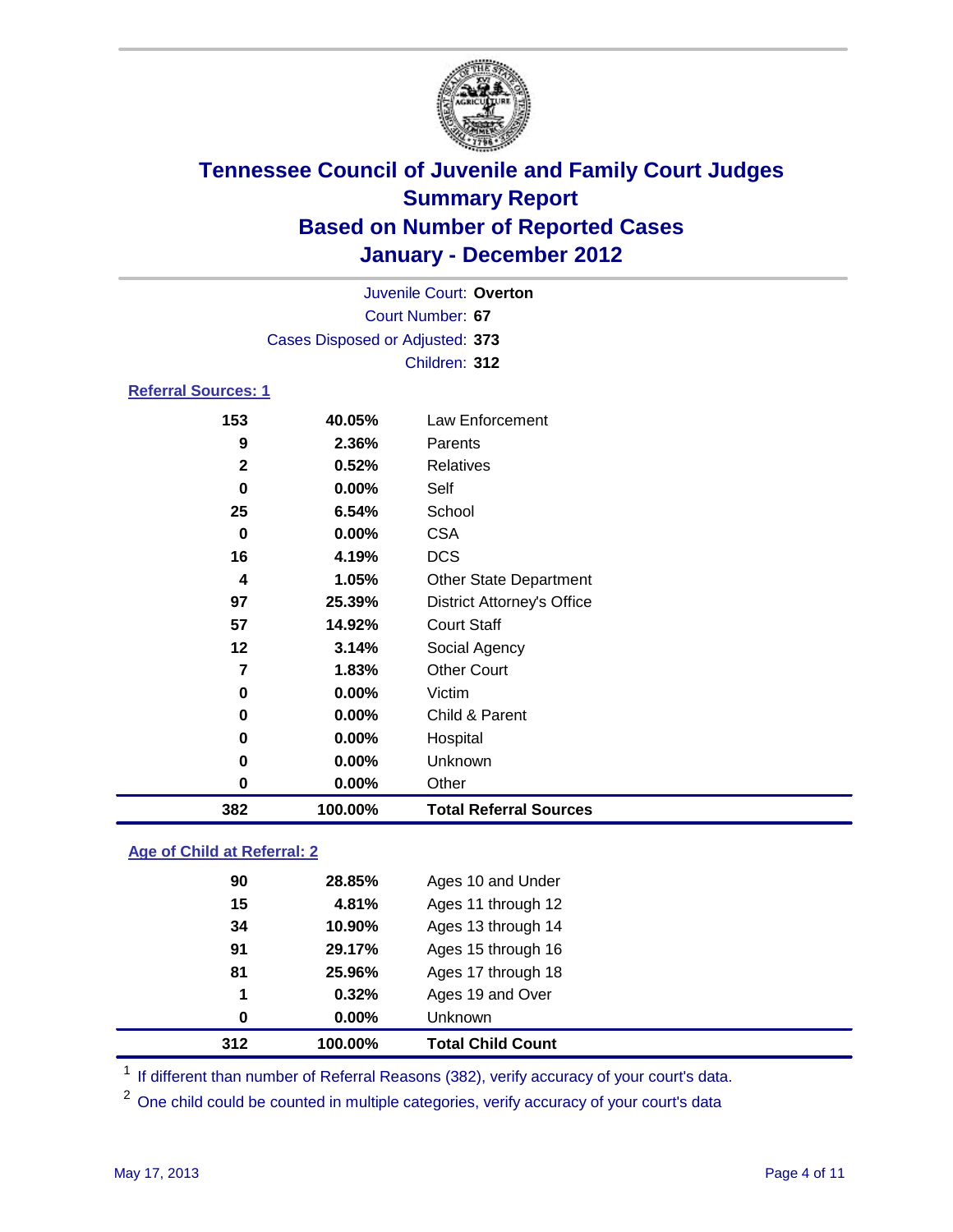

| Juvenile Court: Overton                 |                                 |                          |  |  |
|-----------------------------------------|---------------------------------|--------------------------|--|--|
| Court Number: 67                        |                                 |                          |  |  |
|                                         | Cases Disposed or Adjusted: 373 |                          |  |  |
|                                         |                                 | Children: 312            |  |  |
| Sex of Child: 1                         |                                 |                          |  |  |
| 178                                     | 57.05%                          | Male                     |  |  |
| 134                                     | 42.95%                          | Female                   |  |  |
| $\mathbf 0$                             | 0.00%                           | Unknown                  |  |  |
| 312                                     | 100.00%                         | <b>Total Child Count</b> |  |  |
| Race of Child: 1                        |                                 |                          |  |  |
| 309                                     | 99.04%                          | White                    |  |  |
| 0                                       | 0.00%                           | African American         |  |  |
| 0                                       | 0.00%                           | Native American          |  |  |
| $\mathbf 0$                             | 0.00%                           | Asian                    |  |  |
| 3                                       | 0.96%                           | Mixed                    |  |  |
| 0                                       | 0.00%                           | Unknown                  |  |  |
| 312                                     | 100.00%                         | <b>Total Child Count</b> |  |  |
| <b>Hispanic Origin: 1</b>               |                                 |                          |  |  |
| 1                                       | 0.32%                           | Yes                      |  |  |
| 311                                     | 99.68%                          | No                       |  |  |
| $\mathbf 0$                             | 0.00%                           | Unknown                  |  |  |
| 312                                     | 100.00%                         | <b>Total Child Count</b> |  |  |
| <b>School Enrollment of Children: 1</b> |                                 |                          |  |  |
| 121                                     | 38.78%                          | Yes                      |  |  |
| 41                                      | 13.14%                          | No                       |  |  |
| 150                                     | 48.08%                          | Unknown                  |  |  |
| 312                                     | 100.00%                         | <b>Total Child Count</b> |  |  |

One child could be counted in multiple categories, verify accuracy of your court's data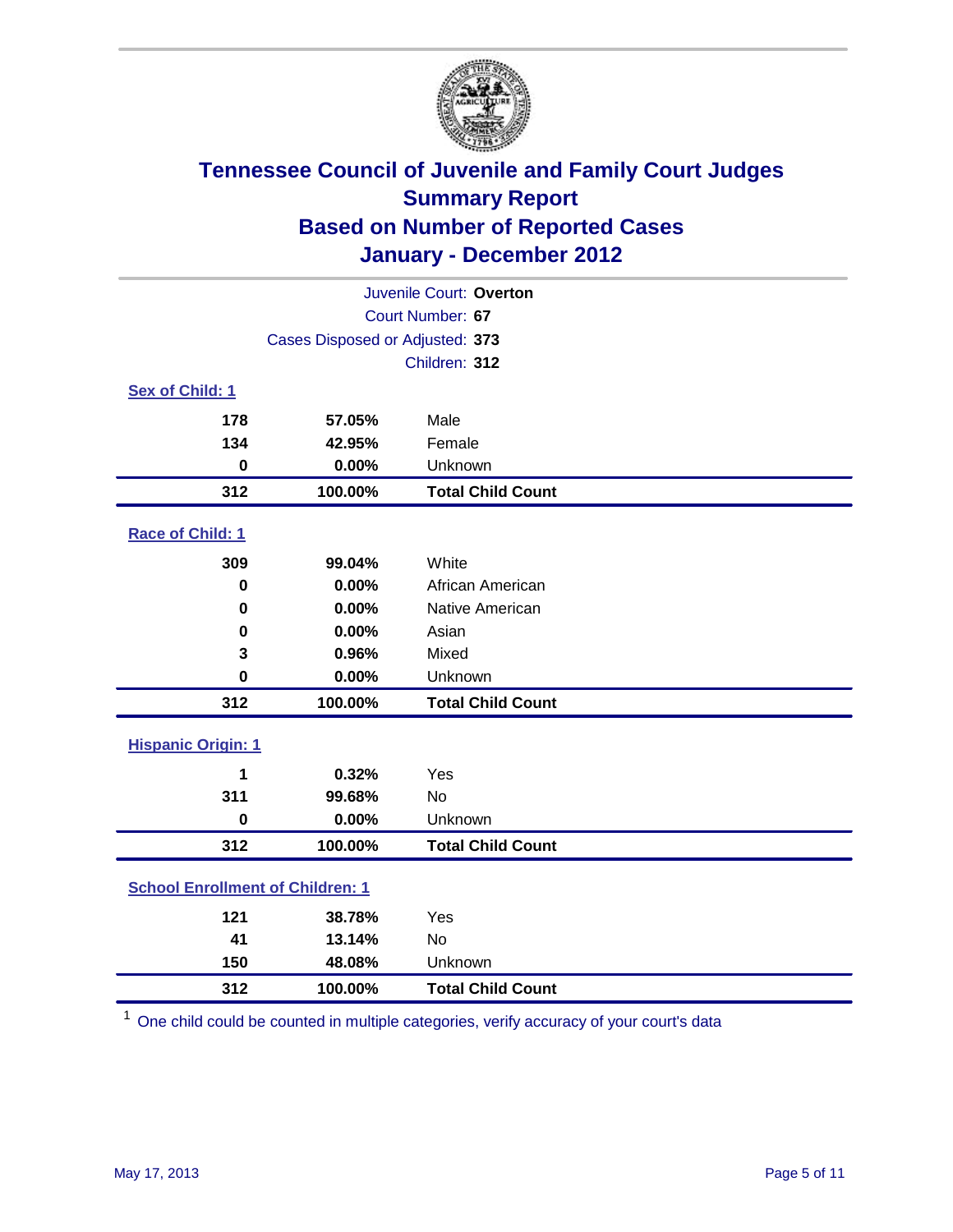

Court Number: **67** Juvenile Court: **Overton** Cases Disposed or Adjusted: **373** Children: **312 Living Arrangement of Child at Time of Referral: 1 11.86%** With Both Biological Parents

| 312 | 100.00%  | <b>Total Child Count</b>   |
|-----|----------|----------------------------|
| 3   | 0.96%    | Other                      |
| 121 | 38.78%   | Unknown                    |
| 0   | 0.00%    | Independent                |
| 0   | $0.00\%$ | In an Institution          |
| 0   | $0.00\%$ | In a Residential Center    |
| 0   | $0.00\%$ | In a Group Home            |
| 4   | 1.28%    | With Foster Family         |
| 1   | 0.32%    | With Adoptive Parents      |
| 25  | 8.01%    | <b>With Relatives</b>      |
| 12  | 3.85%    | <b>With Father</b>         |
| 94  | 30.13%   | With Mother                |
| 9   | 2.88%    | With Mother and Stepfather |
| 6   | 1.92%    | With Father and Stepmother |
|     |          |                            |

### **Type of Detention: 2**

| 373 | 100.00%  | <b>Total Detention Count</b> |
|-----|----------|------------------------------|
| 0   | $0.00\%$ | Other                        |
| 373 | 100.00%  | Does Not Apply               |
| 0   | $0.00\%$ | <b>Unknown</b>               |
| 0   | $0.00\%$ | Psychiatric Hospital         |
| 0   | 0.00%    | Jail - No Separation         |
| 0   | $0.00\%$ | Jail - Partial Separation    |
| 0   | $0.00\%$ | Jail - Complete Separation   |
| 0   | 0.00%    | Juvenile Detention Facility  |
| 0   | $0.00\%$ | Non-Secure Placement         |
|     |          |                              |

<sup>1</sup> One child could be counted in multiple categories, verify accuracy of your court's data

<sup>2</sup> If different than number of Cases (373) verify accuracy of your court's data.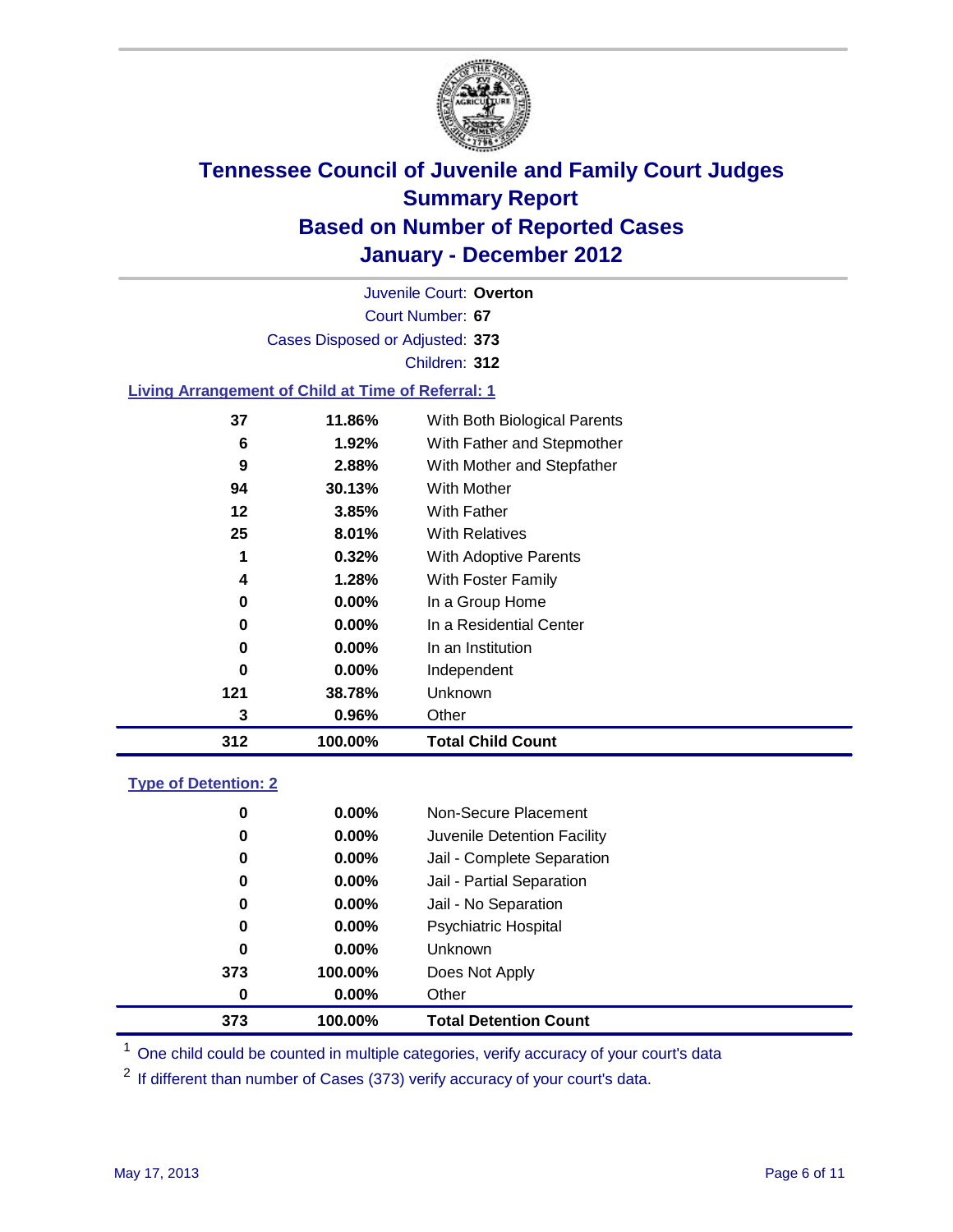

| Juvenile Court: Overton                            |                                 |                                              |  |  |  |  |
|----------------------------------------------------|---------------------------------|----------------------------------------------|--|--|--|--|
|                                                    | Court Number: 67                |                                              |  |  |  |  |
|                                                    | Cases Disposed or Adjusted: 373 |                                              |  |  |  |  |
|                                                    | Children: 312                   |                                              |  |  |  |  |
| <b>Placement After Secure Detention Hearing: 1</b> |                                 |                                              |  |  |  |  |
| $\mathbf 0$                                        | 0.00%                           | Returned to Prior Living Arrangement         |  |  |  |  |
| 0                                                  | 0.00%                           | Juvenile Detention Facility                  |  |  |  |  |
| 0                                                  | 0.00%                           | Jail                                         |  |  |  |  |
| 0                                                  | 0.00%                           | Shelter / Group Home                         |  |  |  |  |
| 0                                                  | 0.00%                           | <b>Foster Family Home</b>                    |  |  |  |  |
| 0                                                  | 0.00%                           | Psychiatric Hospital                         |  |  |  |  |
| 0                                                  | 0.00%                           | Unknown                                      |  |  |  |  |
| 373                                                | 100.00%                         | Does Not Apply                               |  |  |  |  |
| 0                                                  | 0.00%                           | Other                                        |  |  |  |  |
|                                                    |                                 |                                              |  |  |  |  |
| 373                                                | 100.00%                         | <b>Total Placement Count</b>                 |  |  |  |  |
|                                                    |                                 |                                              |  |  |  |  |
| <b>Intake Actions: 2</b>                           |                                 |                                              |  |  |  |  |
| 280<br>$\bf{0}$                                    | 73.30%<br>0.00%                 | <b>Petition Filed</b><br><b>Motion Filed</b> |  |  |  |  |
| 45                                                 | 11.78%                          | <b>Citation Processed</b>                    |  |  |  |  |
| $\bf{0}$                                           | 0.00%                           | Notification of Paternity Processed          |  |  |  |  |
| 56                                                 | 14.66%                          | Scheduling of Judicial Review                |  |  |  |  |
| 0                                                  | 0.00%                           | Scheduling of Administrative Review          |  |  |  |  |
| 0                                                  | 0.00%                           | Scheduling of Foster Care Review             |  |  |  |  |
| $\bf{0}$                                           | 0.00%                           | Unknown                                      |  |  |  |  |
| 0                                                  | 0.00%                           | Does Not Apply                               |  |  |  |  |
| 1                                                  | 0.26%                           | Other                                        |  |  |  |  |

<sup>1</sup> If different than number of Cases (373) verify accuracy of your court's data.

<sup>2</sup> If different than number of Referral Reasons (382), verify accuracy of your court's data.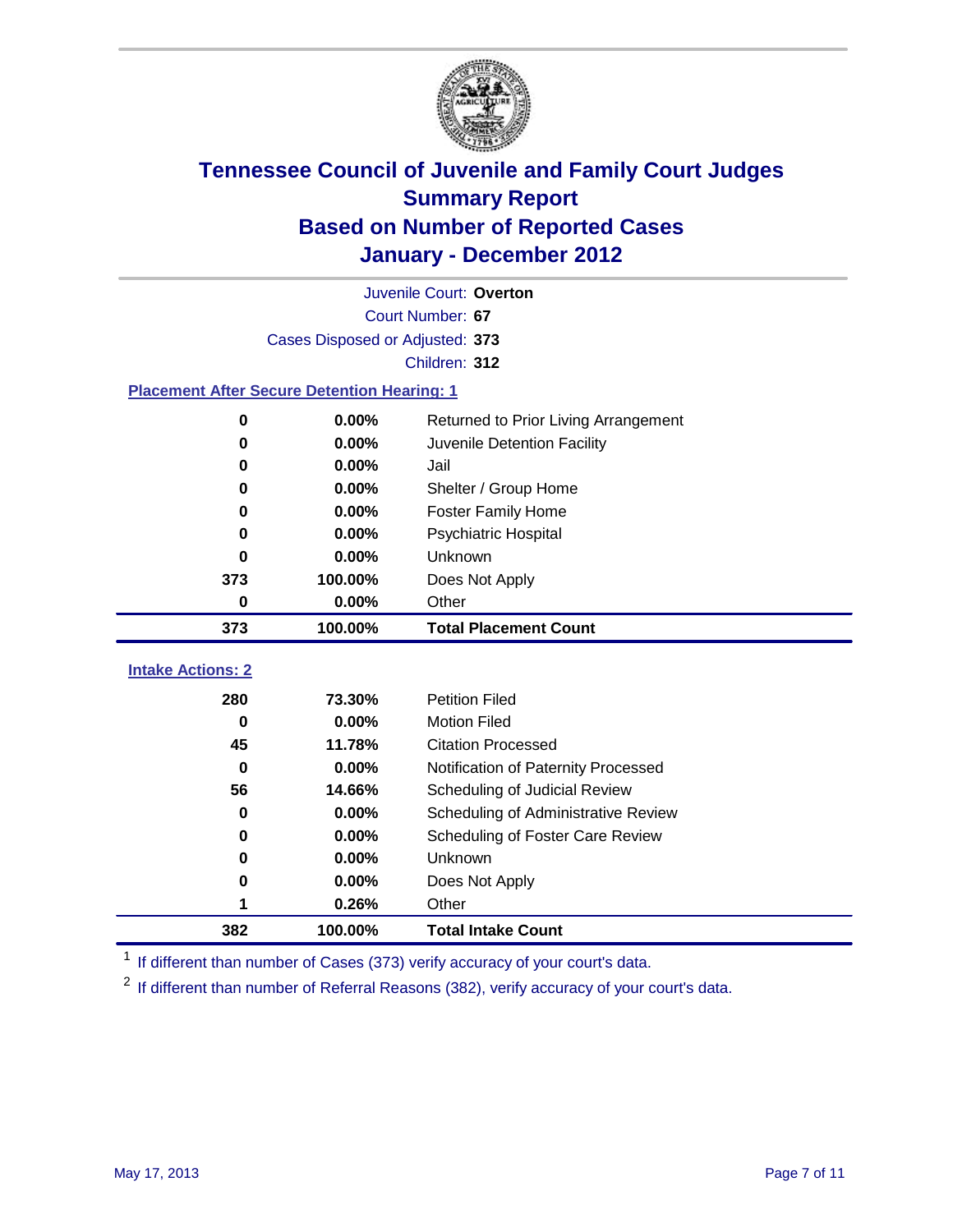

Court Number: **67** Juvenile Court: **Overton** Cases Disposed or Adjusted: **373** Children: **312**

#### **Last Grade Completed by Child: 1**

| 37                                      | 11.86%        | Too Young for School         |  |  |
|-----------------------------------------|---------------|------------------------------|--|--|
| 0                                       | 0.00%         | Preschool                    |  |  |
| 1                                       | 0.32%         | Kindergarten                 |  |  |
| 0                                       | 0.00%         | 1st Grade                    |  |  |
| 0                                       | 0.00%         | 2nd Grade                    |  |  |
| 0                                       | 0.00%         | 3rd Grade                    |  |  |
| 1                                       | 0.32%         | 4th Grade                    |  |  |
| 0                                       | 0.00%         | 5th Grade                    |  |  |
| 0                                       | 0.00%         | 6th Grade                    |  |  |
| 4                                       | 1.28%         | 7th Grade                    |  |  |
| 13                                      | 4.17%         | 8th Grade                    |  |  |
| 29                                      | 9.29%         | 9th Grade                    |  |  |
| 37                                      | 11.86%        | 10th Grade                   |  |  |
| 20                                      | 6.41%         | 11th Grade                   |  |  |
| 0                                       | 0.00%         | 12th Grade                   |  |  |
| 0                                       | 0.00%         | Non-Graded Special Ed        |  |  |
| 0                                       | 0.00%         | <b>GED</b>                   |  |  |
| 1                                       | 0.32%         | Graduated                    |  |  |
| 0                                       | 0.00%         | <b>Never Attended School</b> |  |  |
| 169                                     | 54.17%        | Unknown                      |  |  |
| 0                                       | 0.00%         | Other                        |  |  |
| 312                                     | 100.00%       | <b>Total Child Count</b>     |  |  |
| <b>Enrolled in Special Education: 1</b> |               |                              |  |  |
| 1 M                                     | <b>2.240/</b> | $\mathcal{L}_{\mathbf{A}}$   |  |  |

| 10  | 3.21%   | Yes                      |
|-----|---------|--------------------------|
| 137 | 43.91%  | No                       |
| 165 | 52.88%  | Unknown                  |
| 312 | 100.00% | <b>Total Child Count</b> |

One child could be counted in multiple categories, verify accuracy of your court's data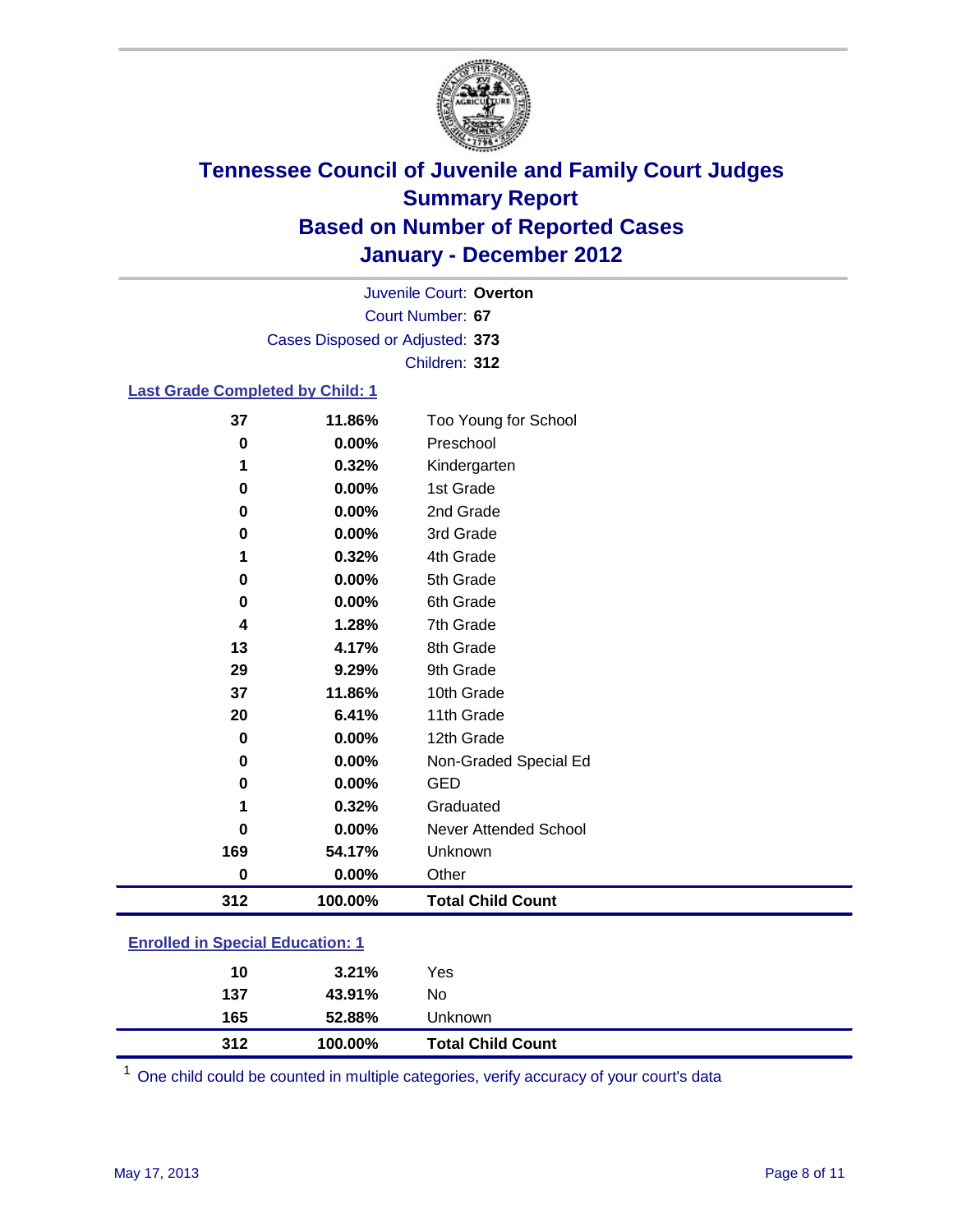

| Juvenile Court: Overton      |                                 |                           |  |  |  |
|------------------------------|---------------------------------|---------------------------|--|--|--|
|                              | Court Number: 67                |                           |  |  |  |
|                              | Cases Disposed or Adjusted: 373 |                           |  |  |  |
|                              | Children: 312                   |                           |  |  |  |
| <b>Action Executed By: 1</b> |                                 |                           |  |  |  |
| 382                          | 100.00%                         | Judge                     |  |  |  |
| $\bf{0}$                     | $0.00\%$                        | Magistrate                |  |  |  |
| $\bf{0}$                     | 0.00%                           | <b>YSO</b>                |  |  |  |
| 0                            | $0.00\%$                        | Other                     |  |  |  |
| 0                            | 0.00%                           | Unknown                   |  |  |  |
| 382                          | 100.00%                         | <b>Total Action Count</b> |  |  |  |

### **Formal / Informal Actions: 1**

| 382 | 100.00%               | <b>Total Action Count</b>                        |
|-----|-----------------------|--------------------------------------------------|
|     | $0.00\%$<br>0         | <b>Unknown</b>                                   |
| 193 | 50.52%                | Other                                            |
|     | 36<br>9.42%           | Case Held Open                                   |
|     | 18<br>4.71%           | <b>Review Concluded</b>                          |
|     | $0.00\%$<br>0         | <b>Special Proceeding</b>                        |
|     | $0.00\%$<br>0         | Charges Cleared by Transfer to Adult Court       |
|     | $0.00\%$<br>0         | <b>Transfer to Adult Court Hearing</b>           |
|     | 17<br>4.45%           | <b>Pretrial Diversion</b>                        |
|     | 5<br>1.31%            | Informal Adjustment                              |
|     | $0.00\%$<br>0         | <b>Complaint Substantiated Mentally III</b>      |
|     | $0.00\%$<br>0         | <b>Complaint Substantiated Abused</b>            |
|     | 11<br>2.88%           | <b>Complaint Substantiated Dependent/Neglect</b> |
|     | 16<br>4.19%           | <b>Complaint Substantiated Status Offender</b>   |
|     | 34<br>8.90%           | <b>Complaint Substantiated Delinquent</b>        |
|     | $\mathbf{2}$<br>0.52% | Retired / Nolle Prosequi                         |
|     | 50<br>13.09%          | Dismissed                                        |

<sup>1</sup> If different than number of Referral Reasons (382), verify accuracy of your court's data.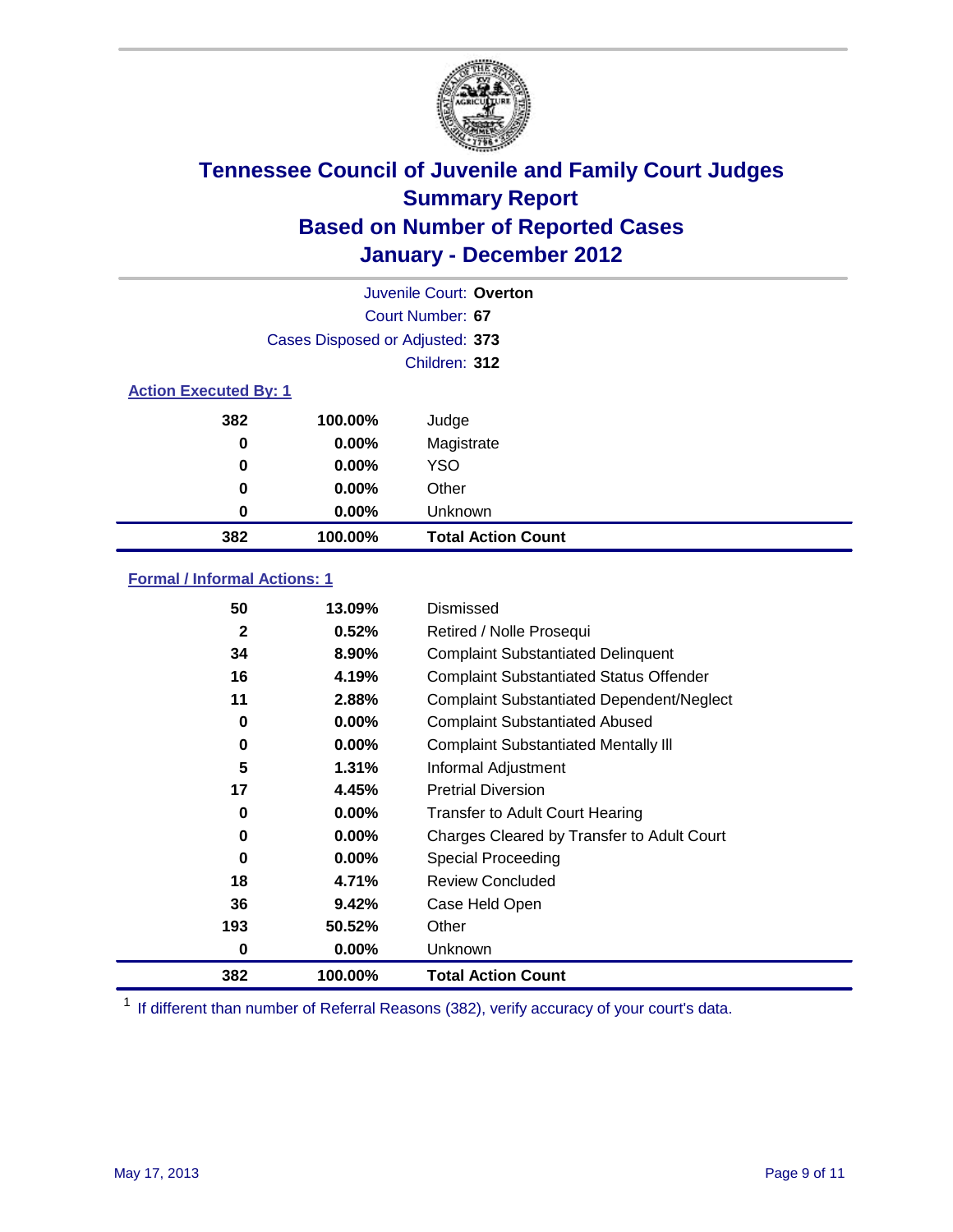

|                       |                                 | Juvenile Court: Overton                               |
|-----------------------|---------------------------------|-------------------------------------------------------|
|                       |                                 | Court Number: 67                                      |
|                       | Cases Disposed or Adjusted: 373 |                                                       |
|                       |                                 | Children: 312                                         |
| <b>Case Outcomes:</b> |                                 | There can be multiple outcomes for one child or case. |
| 74                    | 15.45%                          | <b>Case Dismissed</b>                                 |
| 21                    | 4.38%                           | Case Retired or Nolle Prosequi                        |
| 3                     | 0.63%                           | Warned / Counseled                                    |
| 56                    | 11.69%                          | Held Open For Review                                  |
| 0                     | 0.00%                           | Supervision / Probation to Juvenile Court             |
| 1                     | 0.21%                           | <b>Probation to Parents</b>                           |
| 0                     | 0.00%                           | Referral to Another Entity for Supervision / Service  |
| 0                     | 0.00%                           | Referred for Mental Health Counseling                 |
| 7                     | 1.46%                           | Referred for Alcohol and Drug Counseling              |
| 0                     | 0.00%                           | Referred to Alternative School                        |
| 0                     | 0.00%                           | Referred to Private Child Agency                      |
| 15                    | 3.13%                           | Referred to Defensive Driving School                  |
| 0                     | 0.00%                           | Referred to Alcohol Safety School                     |
| 0                     | 0.00%                           | Referred to Juvenile Court Education-Based Program    |
| 0                     | 0.00%                           | Driver's License Held Informally                      |
| 0                     | 0.00%                           | <b>Voluntary Placement with DMHMR</b>                 |
| 0                     | 0.00%                           | <b>Private Mental Health Placement</b>                |
| 0                     | 0.00%                           | <b>Private MR Placement</b>                           |
| 0                     | 0.00%                           | Placement with City/County Agency/Facility            |
| 0                     | 0.00%                           | Placement with Relative / Other Individual            |
| 17                    | 3.55%                           | Fine                                                  |
| 26                    | 5.43%                           | <b>Public Service</b>                                 |
| 0                     | 0.00%                           | Restitution                                           |
| 0                     | 0.00%                           | <b>Runaway Returned</b>                               |
| 0                     | 0.00%                           | No Contact Order                                      |
| 0                     | 0.00%                           | Injunction Other than No Contact Order                |
|                       | 0.21%                           | <b>House Arrest</b>                                   |
| 0                     | 0.00%                           | <b>Court Defined Curfew</b>                           |
| 0                     | 0.00%                           | Dismissed from Informal Adjustment                    |
| 0                     | $0.00\%$                        | <b>Dismissed from Pretrial Diversion</b>              |
| 2                     | 0.42%                           | Released from Probation                               |
| 0                     | $0.00\%$                        | <b>Transferred to Adult Court</b>                     |
| 0                     | 0.00%                           | <b>DMHMR Involuntary Commitment</b>                   |